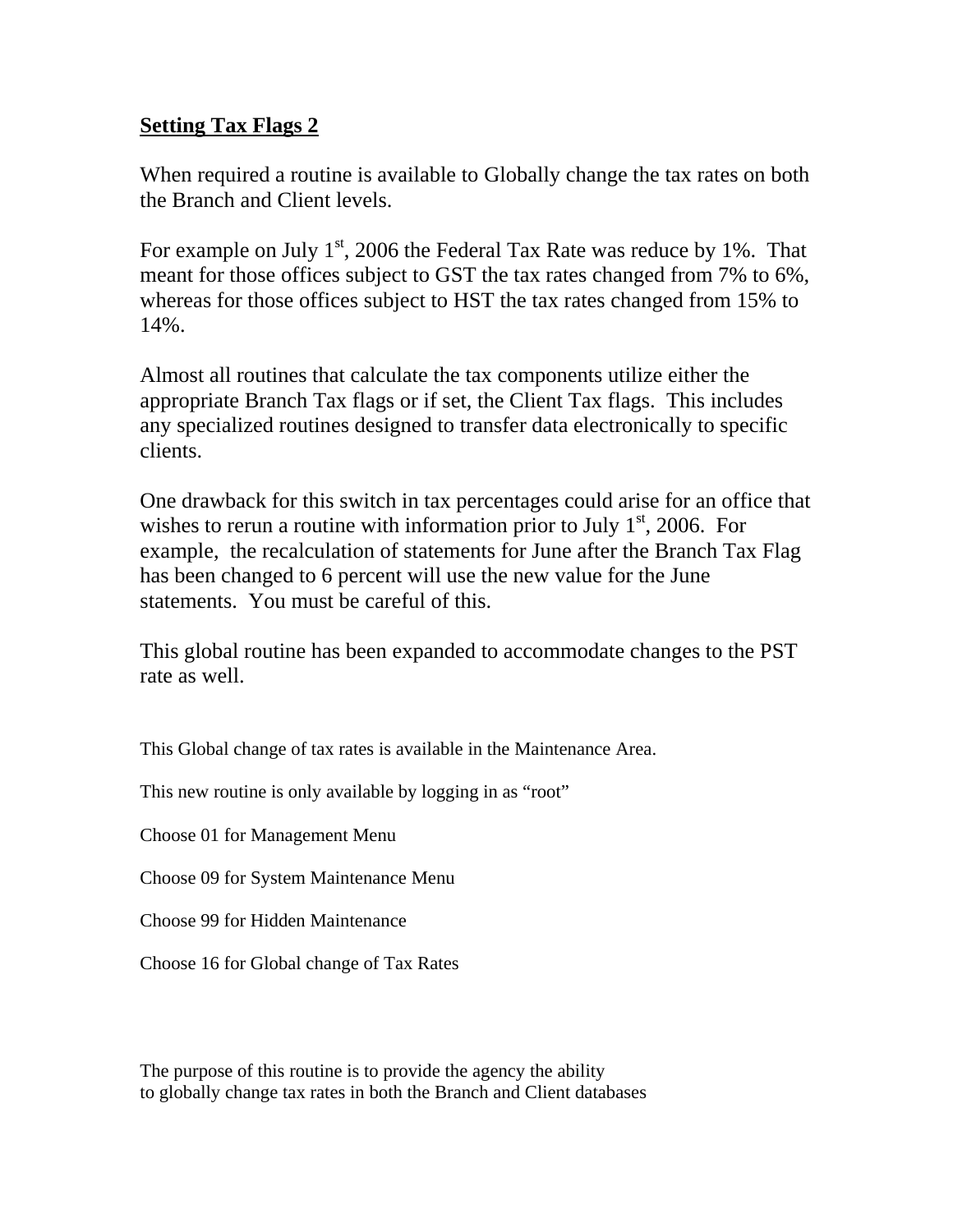when such a change is decreed by the Federal or ;Provincial Governments.

Only the fields with the appropriate existing information will changed. That means if the current fields on the client are blank, they will remain blank. If the current rate on the client is different from what is indicated when this routine is run they will not be altered. So, for example, if you ; are an office with both GST and HST percentages attached to your ;clients, you will have to run this routine twice.

Changing Federal or Provincial rates must be run separately. You will be give the choice to indicate which you want to change.

Are you ready to continue  $(Y/n)$ :

Are you changing the (F)ederal or (P)rovincial Tax Rates:

 Note: Federal Tax Rates usually identified as GST or HST Provincial Tax Rates are usually identified as PST or QST

Enter the Existing Tax Rate that you wish to alter: Enter the New Tax Rate that is replacing the existing rate:

> You have indicated that you wish to change all existing "which" Tax Rates of #.## in both the Branch and the Client Masters to the New Tax Rate of #.##.

> > Is this correct  $(y/N)$ :

Manually Changing the Flags

The following are the details of changing or checking the Tax Flags for both the Branch and the Client Masters.

\_\_\_\_\_\_\_\_\_\_\_\_\_\_\_\_\_\_\_\_\_\_\_\_\_\_\_\_\_\_\_\_\_\_\_\_\_\_\_\_\_\_\_\_\_\_\_\_\_\_\_\_\_\_\_\_\_\_\_\_\_\_\_\_\_\_\_\_\_\_\_ \_\_\_\_\_\_\_\_\_\_\_\_\_\_\_\_\_\_\_\_\_\_\_\_\_\_\_\_\_\_\_\_\_\_\_\_\_\_\_\_\_\_\_\_\_\_\_\_\_\_\_\_\_\_\_\_\_\_\_\_\_\_\_\_\_\_\_\_\_\_\_

## **Branch**

The Branch Master Tax Flags are set to control the tax settings for the entire branch. Individuals clients can be set operate independently of the Branch settings, that way if the overall settings operate one way you can use the client flags for alternate settings. An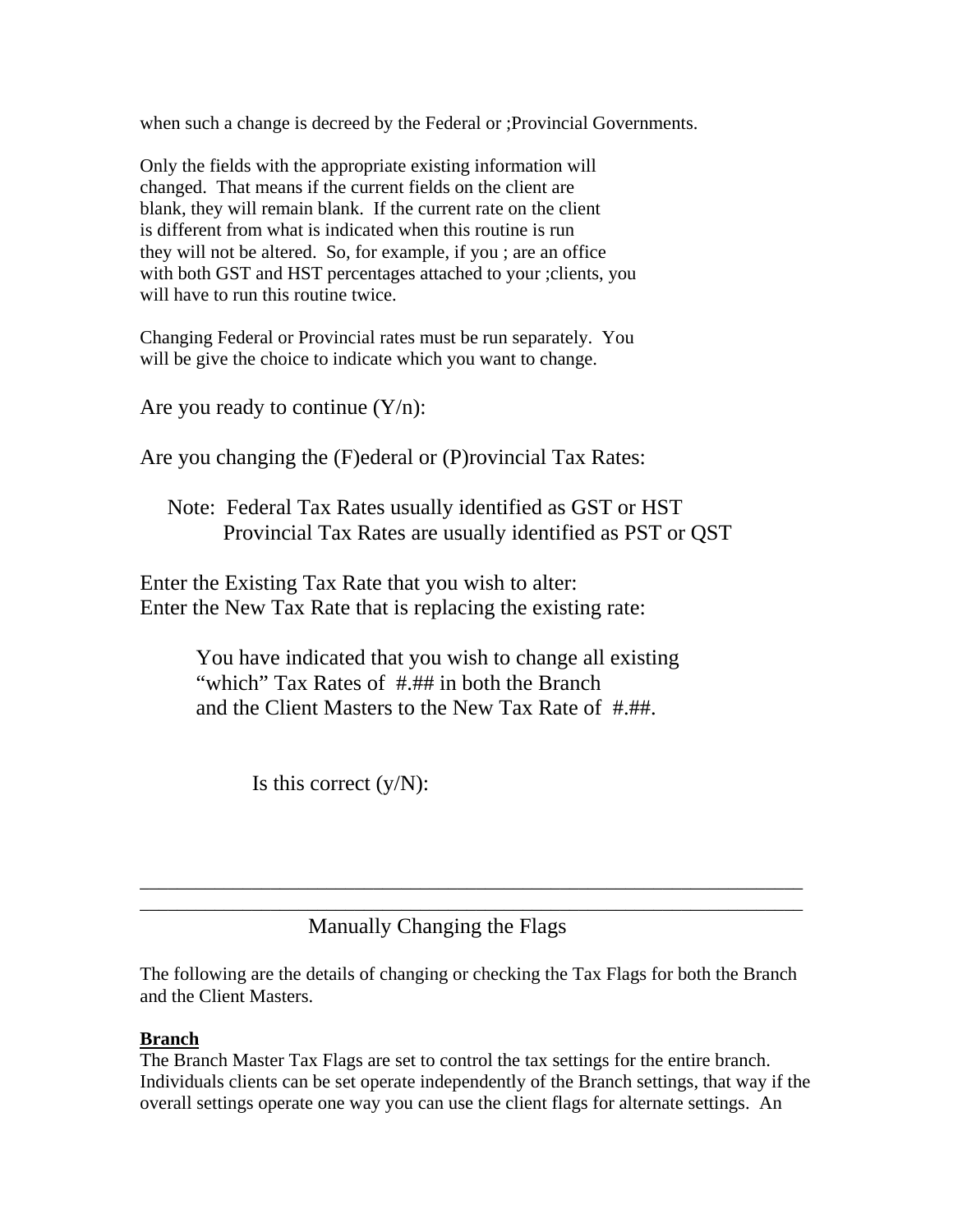example of that is with HST or QST for offices operating in provinces other then the Maritimes or Quebec.

In the Branch Master under Tax Flags you will see…

| Position of Tax on Statement ( <i>Enter "I" for Immediate or "E" for End</i> )          |
|-----------------------------------------------------------------------------------------|
|                                                                                         |
| Government Client for Fed. Tax: (Enter the client number for GST client)                |
|                                                                                         |
|                                                                                         |
|                                                                                         |
| Position of Tax on Statement ( <i>Enter "I" for Immediate or "E" for End</i> )          |
| Provincial Tax Registration # (this is optional)                                        |
| Government Client for Prov. Tax : ( <i>Enter the client number for the QST client</i> ) |
| Prov. Taxed on the Fed. Tax ( <i>Enter</i> "Y" for <i>QST</i> to tax the <i>GST</i> )   |

## **Client**

The Client Master Tax Flags are set to control the tax settings on an individual client basis. These flags are useful if you want particular clients to operate differently from your overall Branch settings.

In the Client Master under Tax Flags you will see…

### *(Applies to clients that list accounts with you)*

Federal Tax Charged to Client [Charge Them] (Y/N/ ): *(Enter a "Y" or "N" or space)* Charge Them Federal Tax Label: *("GST")* Charge Them Federal Tax Rate: *("6.00")*

*(Applies to forwarded offices that you list with, and who charge you tax)*

Federal Tax Charged by Agency [Charges Us] (Y/N/): (Enter a "Y" or "N" or space) Charge Us Federal Tax Label: *("GST")* Charge Us Federal Tax Rate: *("6.00")*

Position of Federal Tax Line on Statement (I/E*):( "I" for Immediate or "E" for End)* Federal Tax Registration #......: (this is optional)

### *(Applies to clients that list accounts with you)*

Provincial Tax Charge to Client [Charge Them]  $(Y/N')$ : ("Y" or "N" or space) Charge Them Prov. Tax Label: *("QST")* Charge Them Prov. Tax Rate: *("8.5") (Applies to forwarded offices that you list with, and who charge you tax)*

Provincial Tax Charged By Agency [Charges Us] (Y/N/ ): ("Y" or "N" or space) Charge Us Prov. Tax Label: *("QST")* Charge Us Prov. Tax Rate: *("8.5")* 

Provincial Tax Charged On Federal Tax: *(enter a "Y" for QST to tax the GST)*  Position of Provincial Tax Line on Statement (I/E): *("I" for Immediate, "E" for End)*